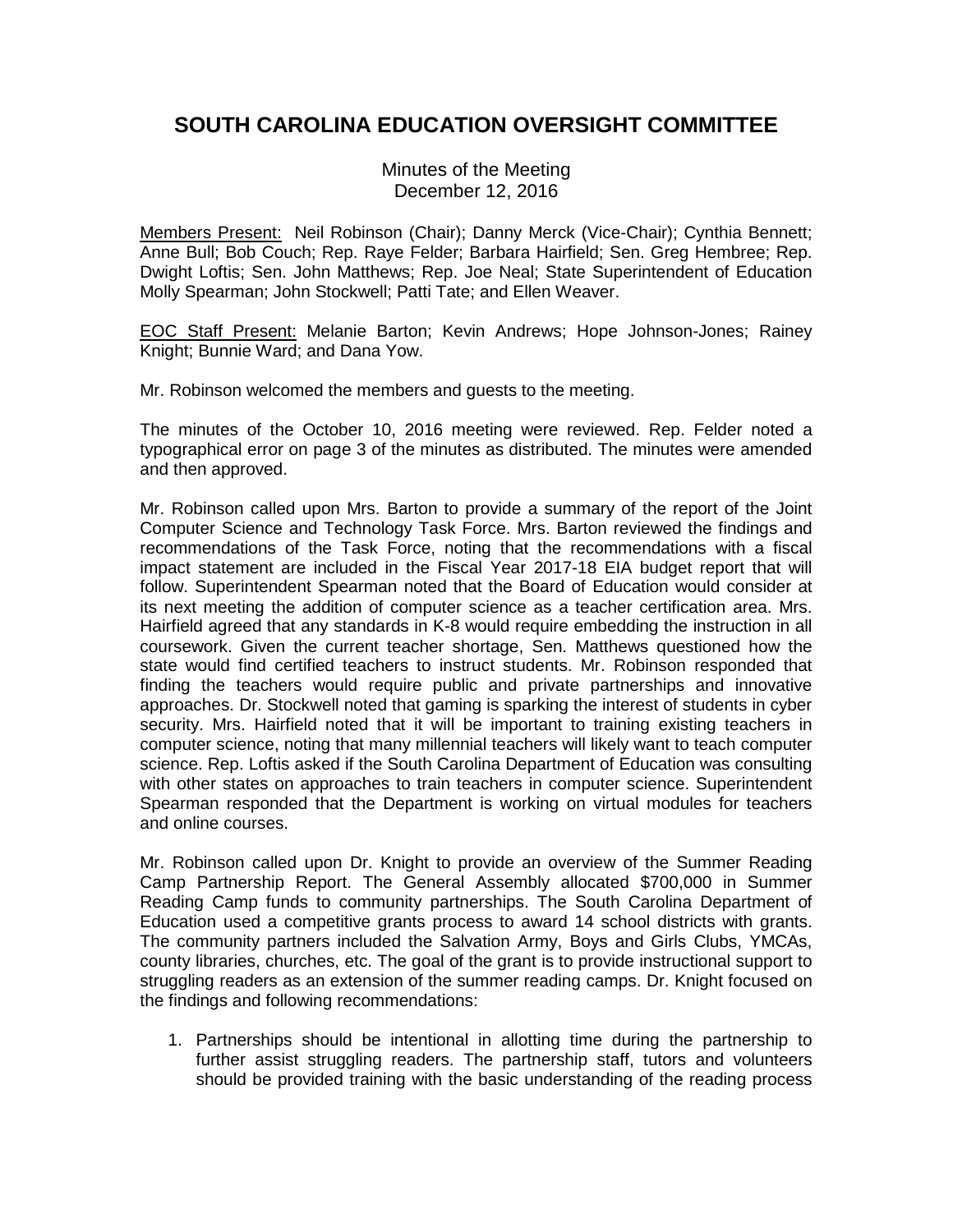and how to respond to reading issues of students. Time for assisting struggling readers should be required in the partnership application process.

- 2. While the South Carolina Department of Education (SCDE) reported statewide reading growth in the summer reading caps as "minimal, moderate and exceptional," it is recommended that SCDE report out the results of the reading progress in each district and a statewide average using grade equivalent measures. The summary reading data for all districts across the state should be calculated for comparison purposes against the partnership reading camp reading data.
- 3. SCDE should consider identifying grantees for reading partnership no later than February before implementation in the summer.
- 4. SCDE should continue to use a competitive grants process to make the awards.
- 5. SCDE should continue to require all adults who work with children to have a background check.
- 6. SCDE should continue to be coordinated through the Office of early Learning in SCDE to assist in the planning, staffing, professional development and technical assistance to sites with limited resources.
- 7. Student attendance continues to be one of the greatest impediments. Sites should continue to strategize ways to increase student attendance.
- 8. While grade equivalent reading growth was found at every grade level, i.e., from 0.28 to 0.5 months of growth, districts should consider opening the summer reading camps to students in the earlier grades where greater gains may be achieved with students exiting on grade level in reading.

Dr. Merck noted that with the mandatory start date law the summer reading camps are helping students by addressing the summer reading loss. Rep. Felder asked Dr. Merck how his district determines which students attend the summer reading camp. Dr. Merck responded that it is based on their diagnostic scores. Rep. Neal asked if the unique student identifiers are being used to track the performance of students who attended the camps in the subsequent school year.

Then, Mr. Robinson asked Mrs. Ward to give an update on the South Carolina Community Block Grants for Education Pilot Program. Ms. Ward noted that last year eight districts received \$2.0 million in community block grants. These funds have been used to provide 109 professional development activities for 350 teachers in 33 schools and 159 classrooms where over 2,770 four-year-old students are enrolled. Approximately 74 classrooms have been assessed to evaluate teacher-child interactions. In five of these eight districts, Head Start, County First Steps and local businesses have partnered.

For the current fiscal year, \$1.0 million was appropriated for the program. There were requests totaling \$34 million. Six districts (Lexington 4, York 1, Richland 1, Florence 1, Lancaster, and Spartanburg 7) received grants. The Florence 1 grant actually provided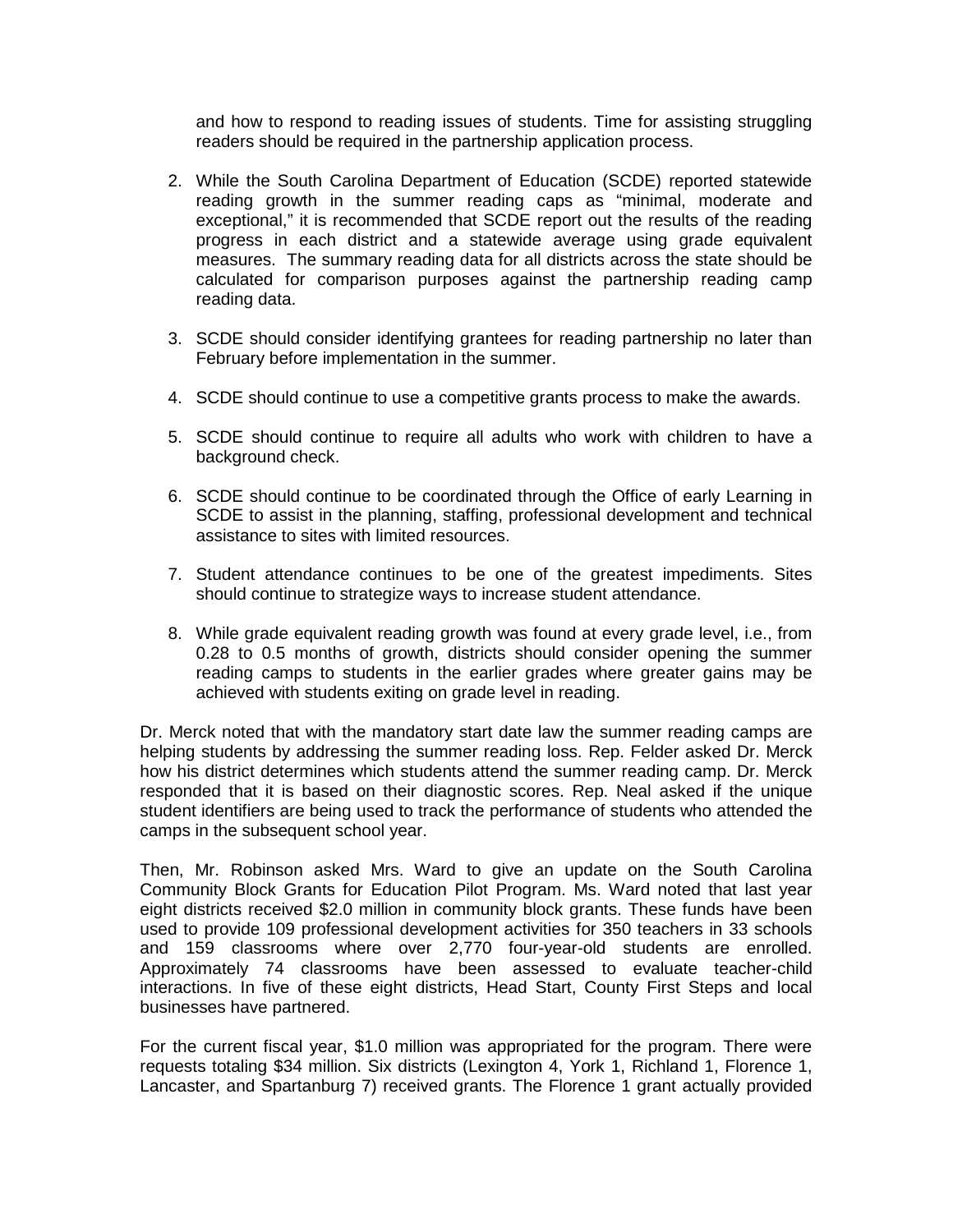services to several districts in the Pee Dee region including Florence 2, Florence 4, Dillon 3, Dillon 4 and Marion School Districts.

## Subcommittee Reports:

On behalf of the Academic Standards and Assessment Subcommittee, Dr. Merck presented the findings of the cyclical review of the social studies academic standards. Rep. Neal questioned whether African American history was adequately addressed in the standards. Mrs. Barton noted that one of the recommendations of the review panel was to show greater diversity with the inclusion of women, African Americans, and Hispanics to include the challenges and changes over time. Superintendent Spearman also noted that writing panel would take into consideration such concerns. The EOC unanimously approved the cyclical review of the 2011 social studies standards report.

Dr. Couch then presented the Fiscal Year 2017-18 EIA budget and proviso recommendations. As Dr. Couch noted, the recommendations focus on supporting innovation that will support student achievement and instruction. The Academic Standards and Assessment Subcommittee further recommended the establishment of an innovation fund that would develop and implement a competitive grants process for reviewing, awarding and monitoring innovative education strategies similar to Georgia. In South Carolina, through the South Carolina Community Block Grants for Education Program, 37 local school districts requested almost \$7 million in funds during fiscal years 2015-16 and 2016-17. During FY 2015-16, \$2 million was allocated by proviso, and eight districts were awarded. During FY 2016-17, \$1 million was allocated, and awards are pending. The program could be modeled after a similar initiate in Georgia which recently awarded planning, implementation and scaling grants in the following priority areas:

- Applied learning with a focus on K-12 STEM education,
- Birth to age eight language and literacy development,
- Development and replication of blended learning school models, and
- Teacher and leader development for high-need schools.

The EIA and Improvement Mechanisms Subcommittee offered additional modifications and additions: (1) augment the teacher and leader development priority with innovative practices that also address teacher recruitment and retention and (2) strategies that develop students' soft skills in measurable ways.

The EOC unanimously approved the EIA budget and proviso recommendations.

Finally, Mrs. Hairfield detailed for the EOC the public awareness activities and stakeholder engagement strategies that have been undertaken since July. On November 15, the South Carolina Education Oversight Committee (EOC) announced the winners of the "Read Your Way to the Big Game" Contest, a statewide reading contest held this Fall for students in SC public primary, elementary, and middle schools. This was the second year of the contest, a partnership between EOC and the athletic depts. of USC and Clemson.

Student winners of the contest won tickets to the Palmetto Bowl, which was held on November 26. The student winners this year were from Greenwood  $(7<sup>th</sup>$  grader) and Gaffney ( $3<sup>rd</sup>$  grader). The students and their families attended the game and enjoyed pre-game field access. Two schools – Baron DeKalb Elementary in Kershaw County